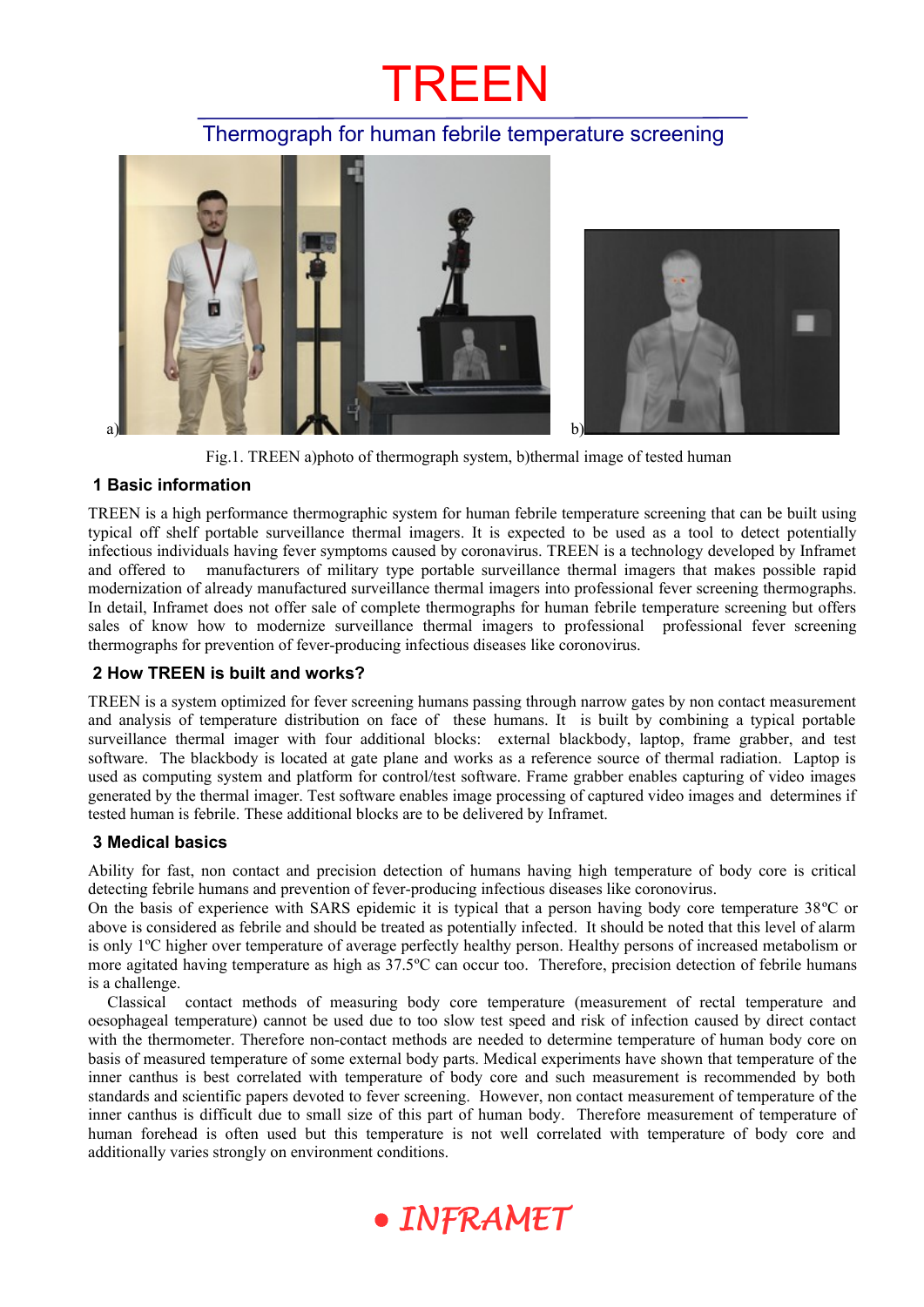# TREEN

## Thermograph for human febrile temperature screening

### **4 Market situation**

Market for fever screening devices is dominated by low cost non contact infrared thermometers used for measurement of forehead temperature. Low price is a big advantage of these devices but their practical efficiency is low. Alarm temperature threshold must be set high in order to avoid high number of false alarms caused by high temperature measurement error  $(\pm 1^{\circ}C)$  for typical units) and variability of forehead temperature depending on environment conditions. In addition test procedure is slow and generates infection risk for test team due to short distance to tested persons.

Measurement thermal cameras offer much higher potential due to ability to generate detail image of human face from safe distance of several meters at a fraction of a second. These cameras used for fever screening can be divided into three groups: 1) general purpose measurement thermal cameras, 2) measurement thermal cameras for research applications, 3) fever screening thermographs. It should be noted that all these imaging systems are advertised as tools for fever screening.

Manufacturers of general purpose measurement thermal cameras typically declare in data sheets temperature measurement accuracy/stability at level  $\pm 2^{\circ}$ C. Practically it means that these cameras are almost useless for fever screening application due to too low accuracy/stability. In spite of very limited effectiveness of these cameras, some unscrupulous distributors are taking advantage of the high demand to sell such thermal cameras designed for industrial use as fever screening medical tools.

Research grade measurement thermal cameras of typical measurement accuracy/stability at level  $\pm 1^{\circ}C$  offer higher potential as fever screening tools. However, accuracy/stability is still too poor to achieve high fever test sensitivity (test result is positive for febrile person having increased temperature) and specificity (test result is negative for non febrile person having normal temperature of body core).

High sensitivity/specificity of fever screening tests can be achieved only when using the third group of measurement thermal cameras called in professional literature as fever screening thermographs.

The screening thermographs (different names related to fever detection are also used in literature) are basically typical measurement thermal cameras with additional blackbody located in camera FOV in order to increase accuracy of measurement of temperature distribution on faces of tested humans. Use of external reference blackbody in camera FOV enables to achieve significantly better accuracy of temperature distribution on human face (level of ±0.3ºC is often declared in data sheet) comparing to typical measurement thermal cameras. However, there is still a number of challenges and real accuracy offered by screening thermographs offered on the market is often several times worse.

First, the inner canthus is a small part of human face and accurate measurement of its temperature is possible only when using high resolution thermal cameras having pixels many times smaller. Therefore IEC 80601-2-59 standard ((IEC 80601-2-59:2017 Particular requirements for the basic safety and essential performance of screening thermographs for human febrile temperature screening) recommends that pixel size of target plane should not be bigger than 1 mm. If this recommendation is not met then measured temperature of the inner canthus will be significantly lower comparing to real temperature. Next, the same standard presents a set of additional requirements on uncertainty of external temperature reference source, temporal drift, non-uniformity in FOV, non-stability and minimum resolvable temperature difference of the screening thermograph. However, market reality is that majority of screening thermographs available commercially do not fulfill event these requirements or/and are used incorrectly. There are numerous scientific papers that show poor performance of commercial screening thermographs due to their limited technical specifications or incorrect use. It looks also that some manufacturers of screening thermographs are not even aware that there are standards that give recommendations on design and use of these measuring systems. However, due to huge demand for screening thermographs due to coronavirus pandemic even low performance screening thermographs are sold but their use generate only psychological effect on general public not real protection against coronavirus.

### **5 Why TREEN thermographs?**

TREEN technology is based on many years of Inframet experience in production of systems for testing thermal imagers (including thermal imagers used for SARS prevention), design of thermal camera cores for internal use, and participation in scientific projects to develop ultra high accuracy measurement thermal camera for medical applications. On basis of such know how Inframet has developed a screening thermographs that exceed requirements of the IEC/ISO standard on fever screening thermographs. TREEN offers also better technical parameters that are not listed in the standard but are still extremely important (Table 1).